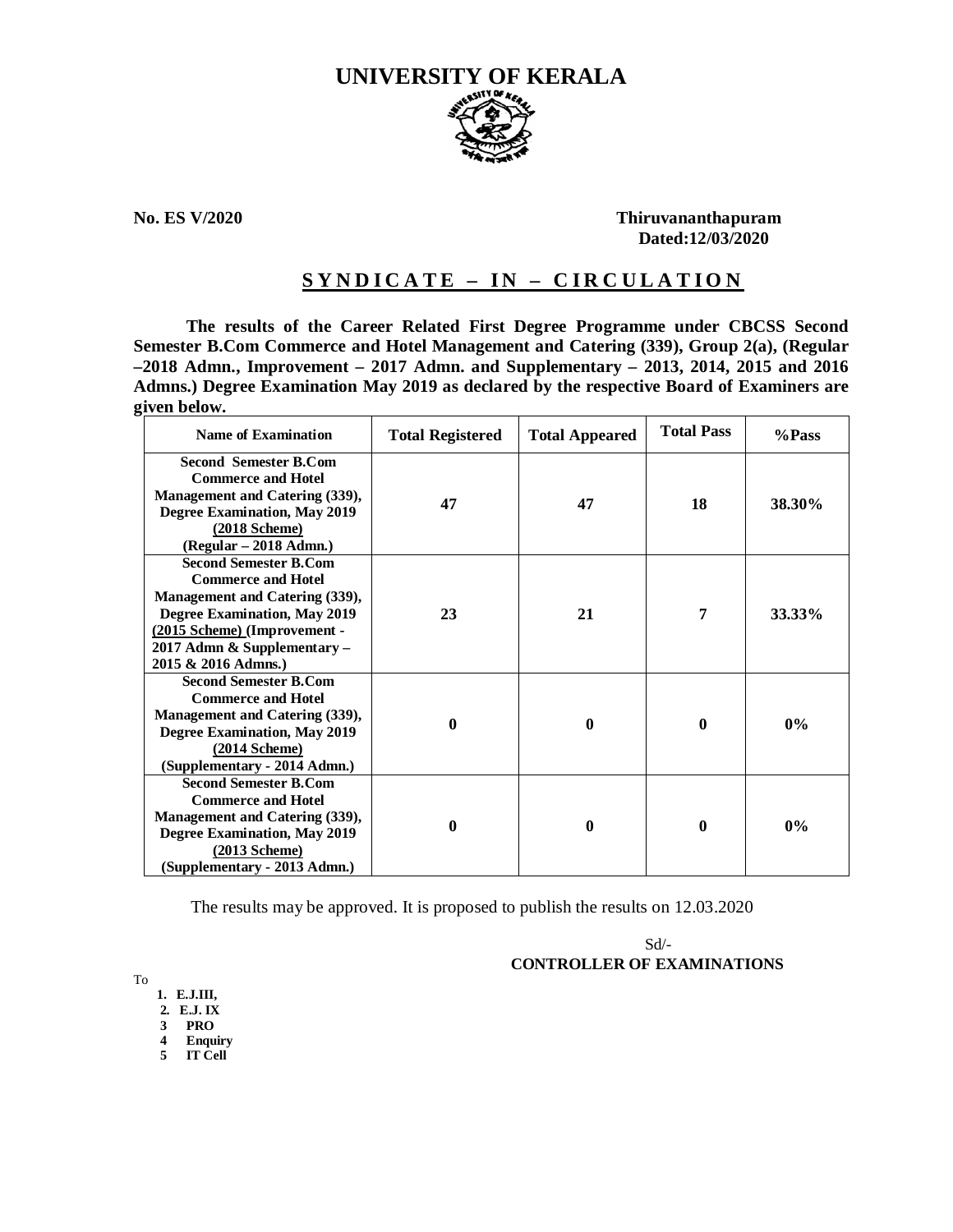

- 1. The following is the provisional list of Register Numbers of the successful candidates at the Career Related First Degree Program Under CBCSS Group 2(a) **Second Semester B.Com Commerce and Hotel Management and Catering (339) (Regular –2018 Admn., Improvement – 2017 Admn. and Supplementary – 2013, 2014, 2015 and 2016 Admns.) Degree Examination May 2019** as declared by the Board of Examiners.
- 2. For the successful completion of a semester, a student of **2013 or 2014 Admission** has to score a minimum SCPA of 4.00 (E Grade). A minimum of 40% of marks (E Grade) is required for passing a course with a separate minimum of 40% (E Grade) for Continuous Evaluation and End Semester Evaluation.
- 3. For candidates of 2015 Admission Onwards, a student has to score a minimum 35% marks each for ESE and CE for a course pass. However, 40% in aggregate (CE+ESE) is required for a semester pass.
- 4. The last date for revaluation and scrutiny is **23/03/2020**. Candidates should make use of draft mark list available in the university website for applying for revaluation. Application for scrutiny and revaluation should be **submitted only through online**.

**Sd/-**

## **CONTROLLER OF EXAMINATIONS**

University Buildings, Thiruvananthapuram Dated: 12/03/2020